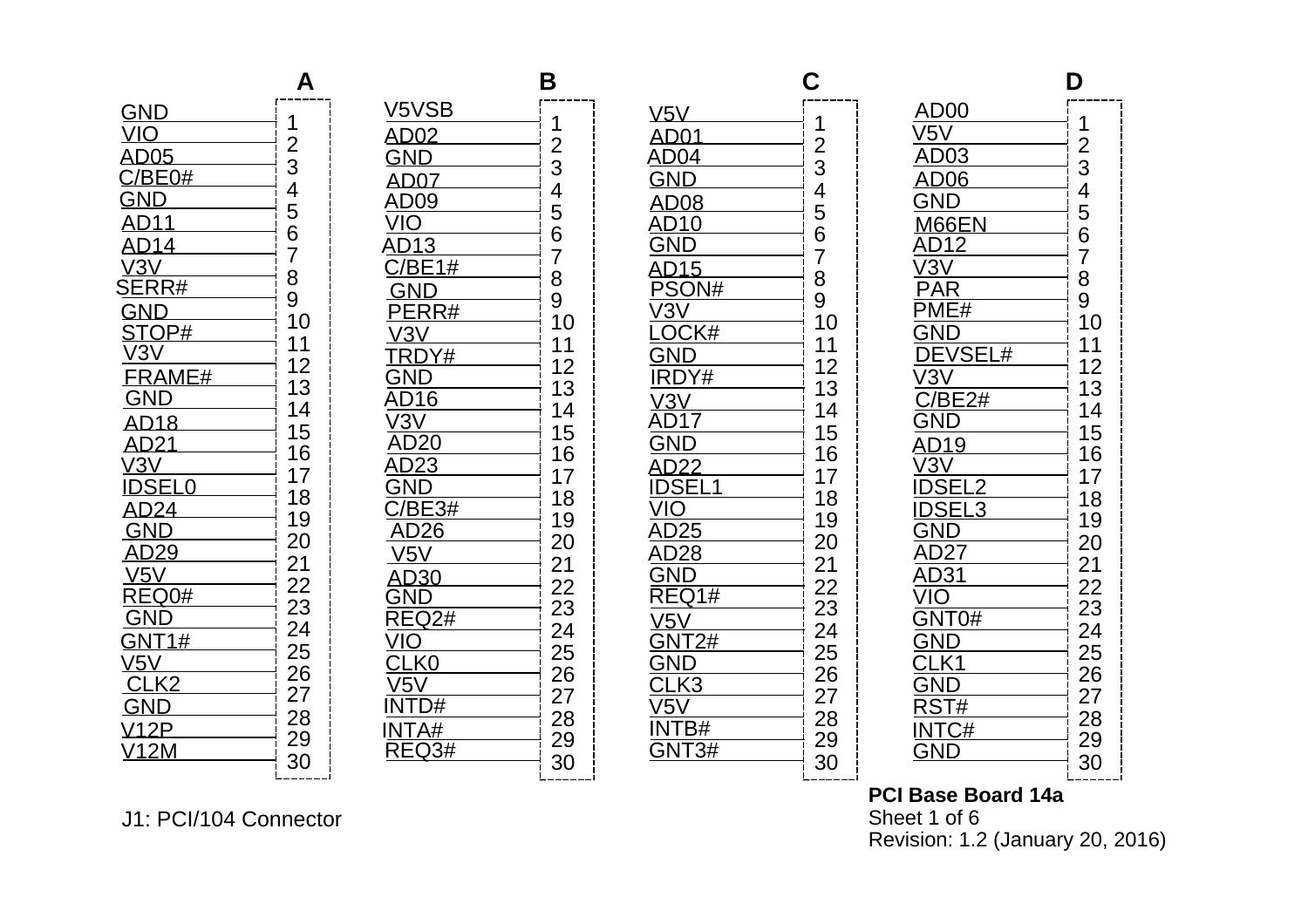|                | <u>V12M</u>             | 1<br>B                                  | 1                          | <u>TRST#</u>            |
|----------------|-------------------------|-----------------------------------------|----------------------------|-------------------------|
|                | <u>TCK</u>              | $\overline{2}$                          | A<br>$\overline{2}$        | V12P                    |
|                | <u>GND</u>              | 3                                       | 3                          | <b>TMS</b>              |
|                | <u>TDO</u>              | 4                                       | $\overline{\mathcal{A}}$   | <u>TDI</u>              |
|                | V5V                     | 5                                       | 5                          | V5V                     |
|                | $\overline{\text{V5V}}$ | 6                                       |                            | INTA#                   |
|                | <b>INTB#</b>            | $\overline{7}$                          | 6<br>$\overline{7}$        | INTC#                   |
|                | INTD#                   |                                         |                            | V5V                     |
| C <sub>1</sub> | PRSTN1#                 | 8                                       | 8                          | res.                    |
|                | <u>res.</u>             | 9                                       | 9                          | V <sub>5</sub> VIO      |
| C <sub>2</sub> | PRSTN2#                 | 10                                      | 10                         | res.                    |
|                | <b>GND</b>              | 11                                      | 11                         | <b>GND</b>              |
|                | <b>GND</b>              | $\begin{array}{c} 12 \\ 13 \end{array}$ | 12                         | <b>GND</b>              |
|                | res.                    |                                         | 13                         | <b>V3VAUX</b>           |
|                | GND                     | 14                                      | 14                         | RST#                    |
| $2 \cdot 10n$  | $C\Gamma K$             | 15                                      | 15                         | V5VIO                   |
|                | <b>GND</b>              | 16<br>17                                | 16                         |                         |
|                | <b>REQ1#</b>            |                                         | 17                         | GNT1#<br>GND            |
|                | V <sub>5VIO</sub>       | 18                                      | 18                         |                         |
|                | AD31                    | 19                                      |                            | PME#<br>AD30            |
|                | <u>AD29</u>             | 20                                      |                            | $\overline{\vee 3}$ V   |
|                | <b>GND</b>              | 21                                      |                            |                         |
|                |                         |                                         |                            | AD28<br>AD26            |
|                | AD27                    | 22<br>23                                | 19<br>20<br>22<br>23<br>24 |                         |
|                | AD25                    | 24                                      |                            | <b>GND</b>              |
|                | V3V                     | 25                                      | 25                         | AD <sub>24</sub>        |
|                | C/BE3#                  | 26                                      | 26<br>27                   | <b>IDSEL1</b>           |
|                | <u>AD23</u>             | 27                                      |                            | $\overline{\text{V3V}}$ |
|                | <u>GND</u>              | 28                                      | 28                         | AD <sub>22</sub>        |
|                | <u>AD21</u>             | 29                                      | 29                         | <b>AD20</b>             |
|                | <u>AD19</u>             | 30                                      | 30                         | GND                     |
|                | V3V                     |                                         | 31                         | <b>AD18</b>             |
|                | AD17                    | 31<br>32                                | 32                         | AD16                    |
|                | C/BE2#                  | 33                                      | 33                         | V3V                     |
|                | <b>GND</b>              | 34                                      | 34                         | <b>FRAME#</b>           |
|                | <b>IRDY#</b>            |                                         | 35                         | <b>GND</b>              |
|                | V3V                     | 35                                      |                            | TRDY#                   |
|                | DEVSEL#                 | 36                                      | 36                         | <b>GND</b>              |
|                | <b>GND</b>              | 37                                      | 37                         | STOP#                   |
|                | LOCK#                   | 38                                      | 38                         | V3V                     |
|                | PERR#                   | 39                                      | 39                         | res.                    |
|                | V3V                     | 40                                      | 40                         | res.                    |
|                | <b>SERR#</b>            | 41                                      | 41                         | <b>GND</b><br>PAR       |
|                | V3V                     | 42                                      | 42                         |                         |
|                | C/BE1#                  | 43                                      | 43                         | AD15                    |
|                | <u>AD14</u>             | 44                                      | 44                         | $\overline{\text{V3V}}$ |
|                | <b>GND</b>              | 45                                      | 45                         | AD13                    |
|                | AD12                    | 46                                      | 46                         | <u>AD11</u>             |
|                | <u>AD10</u>             | 47                                      | 47                         | <b>GND</b>              |
|                | <u>GND</u>              | 48                                      | 48                         | AD09                    |
|                | <b>GND</b>              | 49                                      | 49                         | <b>GND</b>              |
|                |                         | 50                                      | 50                         | <b>GND</b>              |
|                | <b>GND</b>              | 51                                      | 51                         | C/BE0#                  |
|                | <b>AD08</b>             | 52                                      | 52                         |                         |
|                | <u>AD07</u>             | 53                                      | 53                         | V3V                     |
|                | V3V                     | 54                                      | 54                         | AD <sub>06</sub>        |
|                | <b>AD05</b>             | 55                                      | 55                         | AD04                    |
|                | AD03                    | 56                                      | 56                         | <b>GND</b>              |
|                | <u>GND</u>              | 57                                      | 57                         | AD02                    |
|                | <u>AD01</u>             | 58                                      | 58                         | <b>AD00</b>             |
|                | V <sub>5VIO</sub>       | 59                                      | 59                         | V <sub>5</sub> VIO      |
|                | <b>ACK64#</b>           | 60                                      | 60                         | <b>REQ64#</b>           |
|                | V5V                     | 61                                      | 61                         | V5V                     |
|                | V5V                     | 62                                      | 62                         | V5V                     |
|                |                         |                                         |                            |                         |

J2: Connector PCI32. Slot 1

**PCI Base Board 14a** Sheet 2 of 6 Revision: 1.2 (January 20, 2016)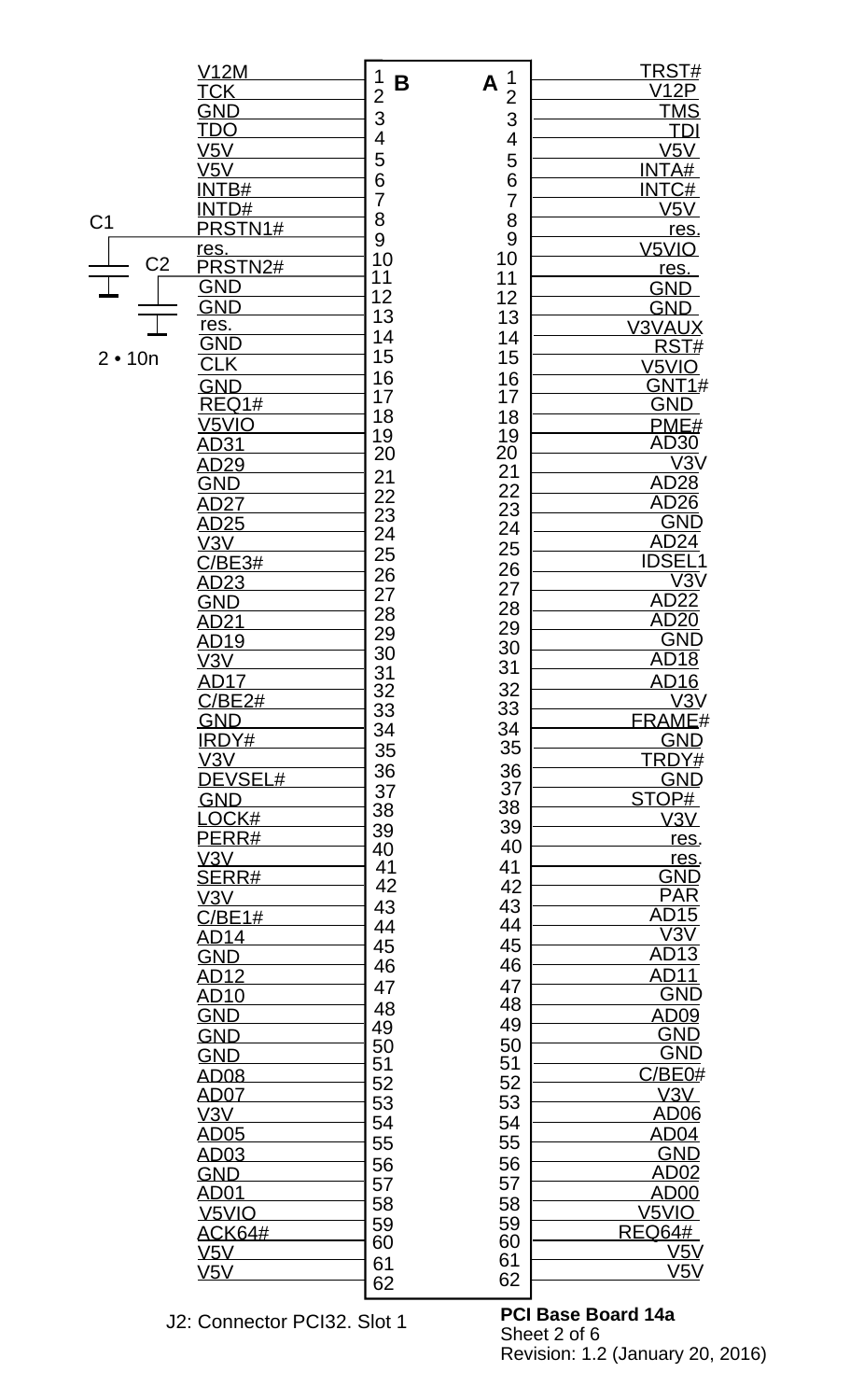|                | <u>V12M</u>               | 1                   | 1                    | TRST#                   |
|----------------|---------------------------|---------------------|----------------------|-------------------------|
|                | <u>TCK</u>                | B<br>$\overline{2}$ | A<br>$\overline{2}$  | <u>V12P</u>             |
|                | <u>GND</u>                | 3                   |                      | <u>TMS</u>              |
|                | TDO                       |                     | 3                    | <b>TDI</b>              |
|                | V5V                       | 4                   | 4                    | V5V                     |
|                | V5V                       | 5                   | 5                    | INTA#                   |
|                | <b>INTB#</b>              | 6                   | 6                    | INTC#                   |
|                | INTD#                     | $\overline{7}$      | $\overline{7}$       | V5V                     |
| C <sub>3</sub> | PRSTN1#                   | 8                   | 8                    | res.                    |
|                | res.                      | 9                   | 9                    | V <sub>5</sub> VIO      |
| C <sub>4</sub> | PRSTN2#                   | 10                  | 10                   | res.                    |
|                | <u>GND</u>                | 11                  | 11                   | <b>GND</b>              |
|                | <b>GND</b>                | 12<br>13            | 12                   | <u>GND</u>              |
|                | res.                      |                     | 13                   | V3VAUX                  |
|                | $\overline{\textsf{GND}}$ | 14                  | 14                   | RST#                    |
| $2 \cdot 10n$  | SLK                       | 15                  | 15                   | V5VIO                   |
|                | <b>GND</b>                | 16<br>17            | 16                   | <b>GNT2#</b>            |
|                | REQ <sub>2#</sub>         | 18                  | 17                   | GND                     |
|                | V <sub>5</sub> VIO        | 19                  | 18                   | PME#                    |
|                | <u>AD31</u>               | 20                  | $\frac{19}{20}$      | AD30                    |
|                | <u>AD29</u>               |                     |                      | $\overline{\text{V3V}}$ |
|                | GND                       | 21                  | 21<br>22<br>23<br>24 | AD28                    |
|                | <u>AD27</u>               | -<br>22<br>23<br>24 |                      | <b>AD26</b>             |
|                | AD25                      |                     |                      | <b>GND</b>              |
|                | V3V                       | 25                  | 25                   | AD <sub>24</sub>        |
|                | C/BE3#                    | 26                  | 26                   | <b>IDSEL2</b>           |
|                | AD23                      | 27                  | 27                   | $\overline{\text{V3V}}$ |
|                | <b>GND</b>                | 28                  | 28                   | AD22                    |
|                | <u>AD21</u>               | 29                  | 29                   | AD20                    |
|                | AD19                      | 30                  | 30                   | GND                     |
|                | $\sqrt{3V}$               | 31                  | 31                   | AD <sub>18</sub>        |
|                | <b>AD17</b>               | 32                  | 32                   | AD <sub>16</sub>        |
|                | C/BE2#                    | 33                  | 33                   | V3V                     |
|                | <b>GND</b>                | 34                  | 34                   | <b>FRAME#</b>           |
|                | IRDY#                     | 35                  | 35                   | <b>GND</b>              |
|                | V3V                       | 36                  | 36                   | TRDY#                   |
|                | DEVSEL#                   | 37                  | $\overline{37}$      | <u>GND</u>              |
|                | <b>GND</b>                | 38                  | 38                   | STOP#                   |
|                | LOCK#                     | 39                  | 39                   | V3V                     |
|                | PERR#<br>V3V              | 40                  | 40                   | res.                    |
|                | <u>SERR#</u>              | 41                  | 41                   | res.<br>GND             |
|                | <u>V3V</u>                | 42                  | 42                   | <b>PAR</b>              |
|                | C/BE1#                    | 43                  | 43                   | <b>AD15</b>             |
|                | <u>AD14</u>               | 44                  | 44                   | $\overline{\text{V3V}}$ |
|                | <b>GND</b>                | 45                  | 45                   | <b>AD13</b>             |
|                | <b>AD12</b>               | 46                  | 46                   | <b>AD11</b>             |
|                | <b>AD10</b>               | 47                  | 47                   | <b>GND</b>              |
|                | <b>GND</b>                | 48                  | 48                   | AD09                    |
|                | <b>GND</b>                | 49                  | 49                   | <u>GND</u>              |
|                | <b>GND</b>                | 50                  | 50                   | <b>GND</b>              |
|                | <b>AD08</b>               | 51                  | 51                   | C/BE0#                  |
|                | <u>AD07</u>               | 52                  | 52                   | V3V                     |
|                | V3V                       | 53                  | 53                   | AD <sub>06</sub>        |
|                | <b>AD05</b>               | 54                  | 54                   | AD04                    |
|                | AD03                      | 55                  | 55                   | <b>GND</b>              |
|                | <b>GND</b>                | 56                  | 56                   | AD02                    |
|                | <b>AD01</b>               | 57                  | 57                   | AD00                    |
|                | V <sub>5</sub> VIO        | 58                  | 58                   | V5VIO                   |
|                | ACK64#                    | 59                  | 59                   | <b>REQ64#</b>           |
|                | V5V                       | 60                  | 60                   | <u>V5V</u>              |
|                | V5V                       | 61                  | 61                   | V5V                     |
|                |                           | 62                  | 62                   |                         |
|                |                           |                     |                      |                         |

J3: Connector PCI32. Slot 2

**PCI Base Board 14a** Sheet 3 of 6 Revision: 1.2 (January 20, 2016)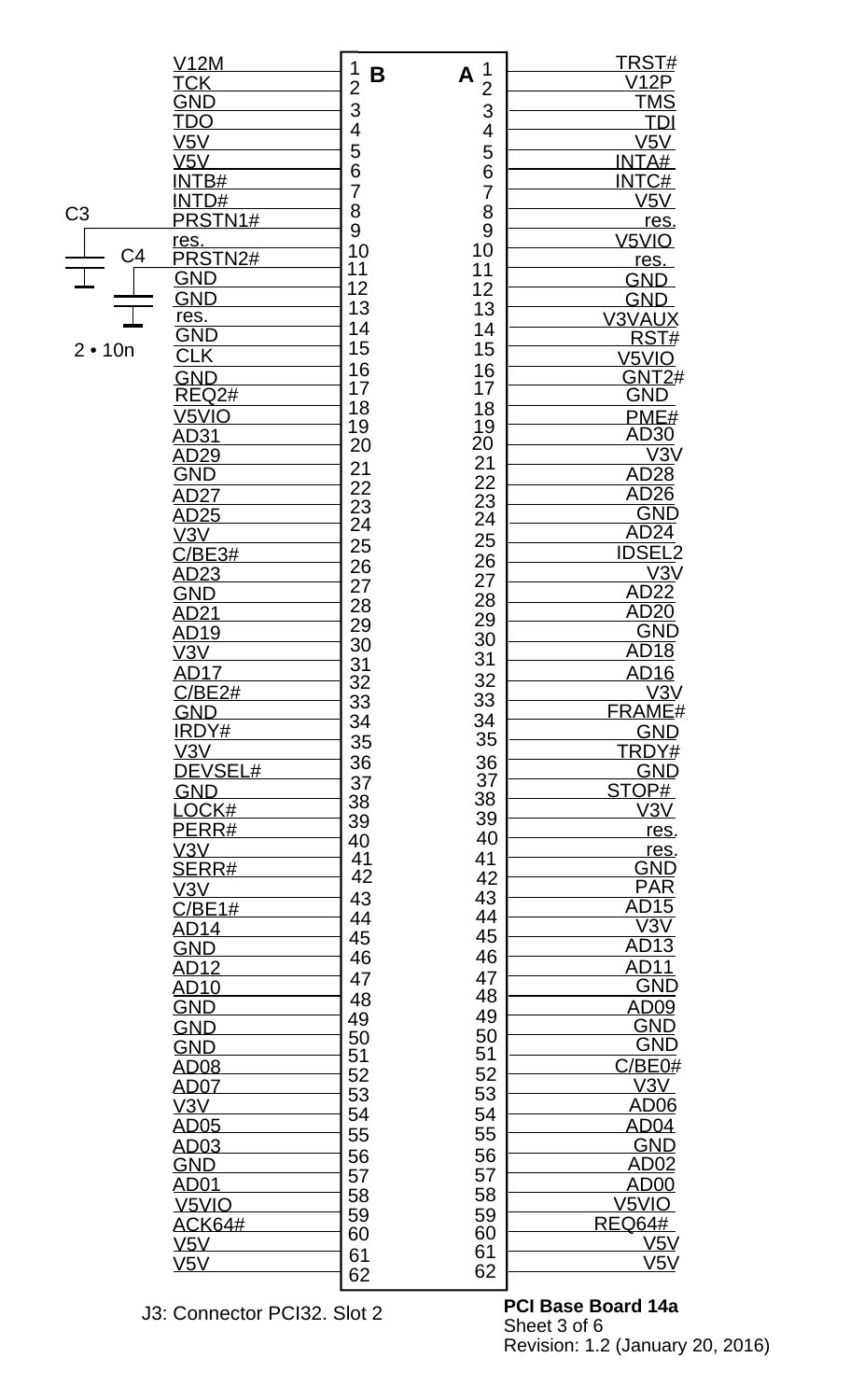|                | <u>V12M</u>       | 1                   | 1                           | <u>TRST#</u>                                        |
|----------------|-------------------|---------------------|-----------------------------|-----------------------------------------------------|
|                | <b>TCK</b>        | B<br>$\overline{2}$ | A                           | <b>V12P</b>                                         |
|                | GND               |                     | $\overline{2}$              | <b>TMS</b>                                          |
|                | <u>TDO</u>        | 3                   | 3                           | TDI                                                 |
|                |                   | 4                   | 4                           |                                                     |
|                | V5V               | 5                   | 5                           | V5V                                                 |
|                | V5V               | 6                   | 6                           | INTA#                                               |
|                | <b>INTB#</b>      | $\overline{7}$      |                             | INTC#                                               |
|                | <b>INTD#</b>      |                     | $\overline{7}$              | V5V                                                 |
| C <sub>5</sub> | PRSTN1#           | 8                   | 8                           | res.                                                |
|                |                   | 9                   | 9                           | V <sub>5VIO</sub>                                   |
| C <sub>6</sub> | res.              | 10                  | 10                          |                                                     |
|                | PRSTN2#           | 11                  | 11                          | res.                                                |
|                | <b>GND</b>        | 12                  | 12                          | <b>GND</b>                                          |
|                | <b>GND</b>        | 13                  |                             | <b>GND</b>                                          |
|                | res.              |                     | 13                          | <b>V3VAUX</b>                                       |
|                | GND               | 14                  | 14                          | RST#                                                |
| $2 \cdot 10n$  | $C\Gamma K$       | 15                  | 15                          | V <sub>5</sub> VIO                                  |
|                |                   | 16<br>17            | 16                          |                                                     |
|                | <b>GND</b>        |                     | 17                          | <b>GNT3#</b>                                        |
|                | <b>REQ3#</b>      |                     | 18                          | <b>GND</b>                                          |
|                | V <sub>5VIO</sub> | $\frac{18}{1}$      |                             | PME#                                                |
|                | <u>AD31</u>       | 19                  |                             | AD30                                                |
|                | <u>AD29</u>       | 20                  |                             | $\overline{\text{V3V}}$                             |
|                | GND               |                     | $\frac{19}{20}$<br>21       |                                                     |
|                |                   | 21<br>22            |                             | AD28                                                |
|                | <u>AD27</u>       |                     |                             | AD26                                                |
|                | AD25              | 23<br>24            | $\frac{22}{23}$<br>23<br>24 | <b>GND</b>                                          |
|                | V3V               |                     | 25                          | $\frac{\overline{AD24}}{\overline{IDSEL3}}$         |
|                | C/BE3#            | 25                  |                             |                                                     |
|                | AD23              | 26                  | 26<br>27                    | $\overline{\text{V3V}}$                             |
|                | <u>GND</u>        | 27                  |                             |                                                     |
|                |                   | 28                  | 28                          | AD <sub>22</sub><br>AD <sub>20</sub><br>GND<br>AD18 |
|                | <u>AD21</u>       | 29                  | 29                          |                                                     |
|                | <u>AD19</u>       | 30                  | 30                          |                                                     |
|                | V3V               |                     | 31                          |                                                     |
|                | AD17              | 31                  | 32                          | <b>AD16</b>                                         |
|                | C/BE2#            | 32                  |                             | V3V                                                 |
|                | <b>GND</b>        | 33                  | 33                          | FRAME#                                              |
|                | <b>IRDY#</b>      | 34                  | 34                          | <b>GND</b>                                          |
|                | V3V               | 35                  | 35                          | TRDY#                                               |
|                |                   | 36                  | 36                          |                                                     |
|                | DEVSEL#           | 37                  | 37                          | <b>GND</b>                                          |
|                | <b>GND</b>        | 38                  | 38                          | STOP#                                               |
|                | LOCK#             |                     | 39                          | V3V                                                 |
|                | PERR#             | 39                  |                             | res.                                                |
|                | <u>V3V</u>        | 40                  | 40                          | res.                                                |
|                | SERR#             | 41                  | 41                          | <b>GND</b>                                          |
|                |                   | 42                  | 42                          | <b>PAR</b>                                          |
|                | <u>V3V</u>        | 43                  | 43                          |                                                     |
|                | C/BE1#            | 44                  | 44                          | <b>AD15</b>                                         |
|                | <u>AD14</u>       | 45                  | 45                          | $\overline{\text{V3V}}$                             |
|                | <b>GND</b>        |                     | 46                          | AD <sub>13</sub>                                    |
|                | <b>AD12</b>       | 46                  |                             | AD11                                                |
|                | <u>AD10</u>       | 47                  | 47                          | <b>GND</b>                                          |
|                |                   | 48                  | 48                          |                                                     |
|                | <b>GND</b>        | 49                  | 49                          | <u>AD09</u>                                         |
|                | <b>GND</b>        | 50                  | 50                          | <b>GND</b>                                          |
|                | <b>GND</b>        | 51                  | 51                          | <b>GND</b>                                          |
|                | <b>AD08</b>       | 52                  | 52                          | C/BE0#                                              |
|                | <b>AD07</b>       |                     |                             | V3V                                                 |
|                | V3V               | 53                  | 53                          | <b>AD06</b>                                         |
|                | <b>AD05</b>       | 54                  | 54                          | AD04                                                |
|                |                   | 55                  | 55                          |                                                     |
|                | <u>AD03</u>       | 56                  | 56                          | <b>GND</b>                                          |
|                | <b>GND</b>        | 57                  | 57                          | AD02                                                |
|                | <u>AD01</u>       |                     |                             | <u>AD00</u>                                         |
|                | V <sub>5VIO</sub> | 58                  | 58                          | V <sub>5</sub> VIO                                  |
|                | <b>ACK64#</b>     | 59                  | 59                          | <b>REQ64#</b>                                       |
|                | V5V               | 60                  | 60                          | V5V                                                 |
|                | V5V               | 61                  | 61                          | <u>V5V</u>                                          |
|                |                   | 62                  | 62                          |                                                     |
|                |                   |                     |                             |                                                     |

J4: Connector PCI32. Slot 3 **PCI Base Board 14a**

Sheet 4 of 6 Revision: 1.2 (January 20, 2016)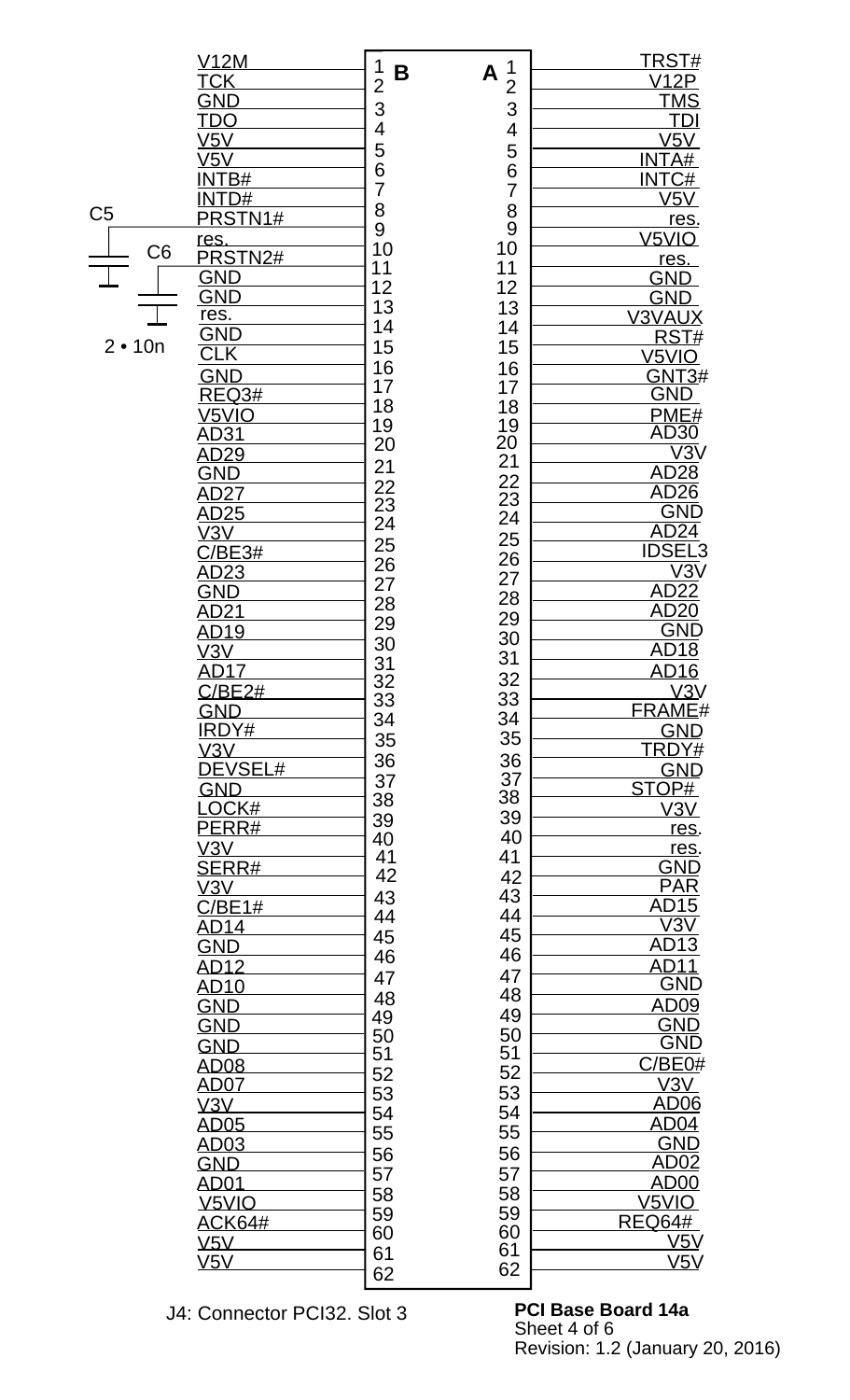Power supply connectors:

1. Terminal block (base strip / removable screw terminals (Phoenix Contact))

2. ATX, 20 contacts: See sheet 6.



**PCI Base Board 14a**Sheet 5 of 6 Revision: 1.2 (January 20, 2016)